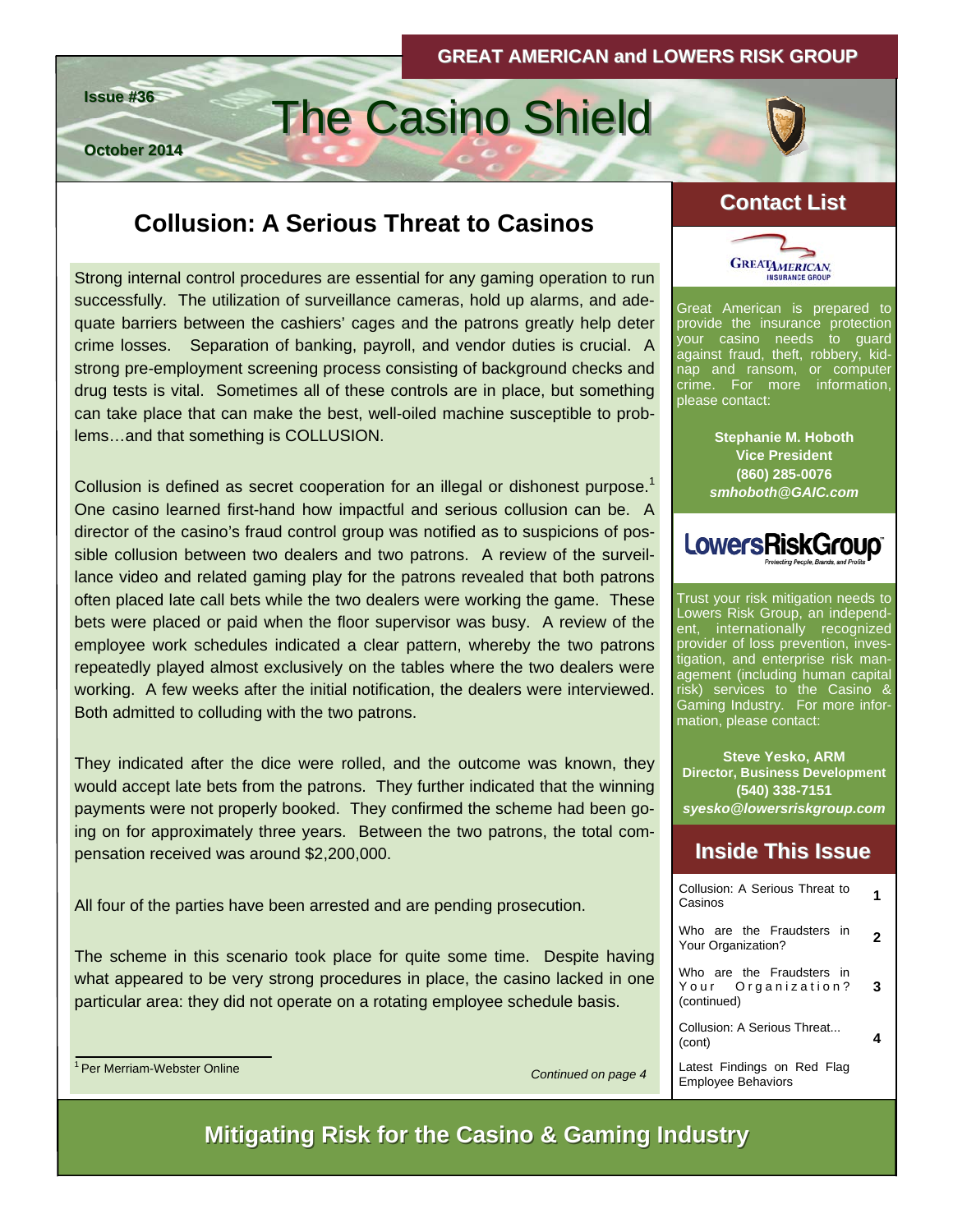#### **Who are the Fraudsters in Your Organization?**

We know the prevalence of occupational fraud is very high, costing organizations of all kinds an average of 5% from top line revenue every year. But what this means is that the importance of preventing these human risk frauds has a high payback as well.

Owners and managers — employers generally — have a very strong incentive to discover every clue that exists within their own organizations to root out risky people, or at least to make it difficult for them to perpetrate frauds.

Occupational fraud is an intentional, hidden crime, sometimes not detected until years after it **starts. starts.** Therefore, in order to know where to look within the organization for the potential perpetrators even before the frauds are discovered, it will help to know what characteristics fraudsters are likely to have. In other words, knowing the characteristics of fraudsters can help improve the detection of hidden **frauds, or prevent them in the first place. frauds, or prevent them in the first place.**

The 2014 update of the [Association of Certified Fraud Examiners \(ACFE\) Report on Occupational Fraud](http://www.acfe.com/rttn/docs/2014-report-to-nations.pdf) includes an extensive section that describes the perpetrators in the 1,483 cases that were included in the report. For the most part, these findings have been consistent over the past three reports (2010, 2012, and 2014), meaning that occupational fraud continues to be a credible threat.

Nevertheless, the data on perpetrators does suggest some weaknesses in organizations' defenses where alert managers could improve fraud prevention or detection.

**Position: Position:**Frauds are perpetrated by people at every rung of the organizational ladder. However, there are important differences between them.



**Employees Employees** committed 42% of reported frauds, compared with 36% for **managers**, and about 19% for **owners/executives**.

The **median value median value** of a fraud committed by an owner or executive was \$500,000, or about 4 to 6 times more loss than frauds by employees (\$75,000) or managers (\$130,000).

**Fraud detection** took substantially longer for owners / executives, 24 months, compared to 12 months for ordinary employees and 18 months for managers.

*Continued on page 3*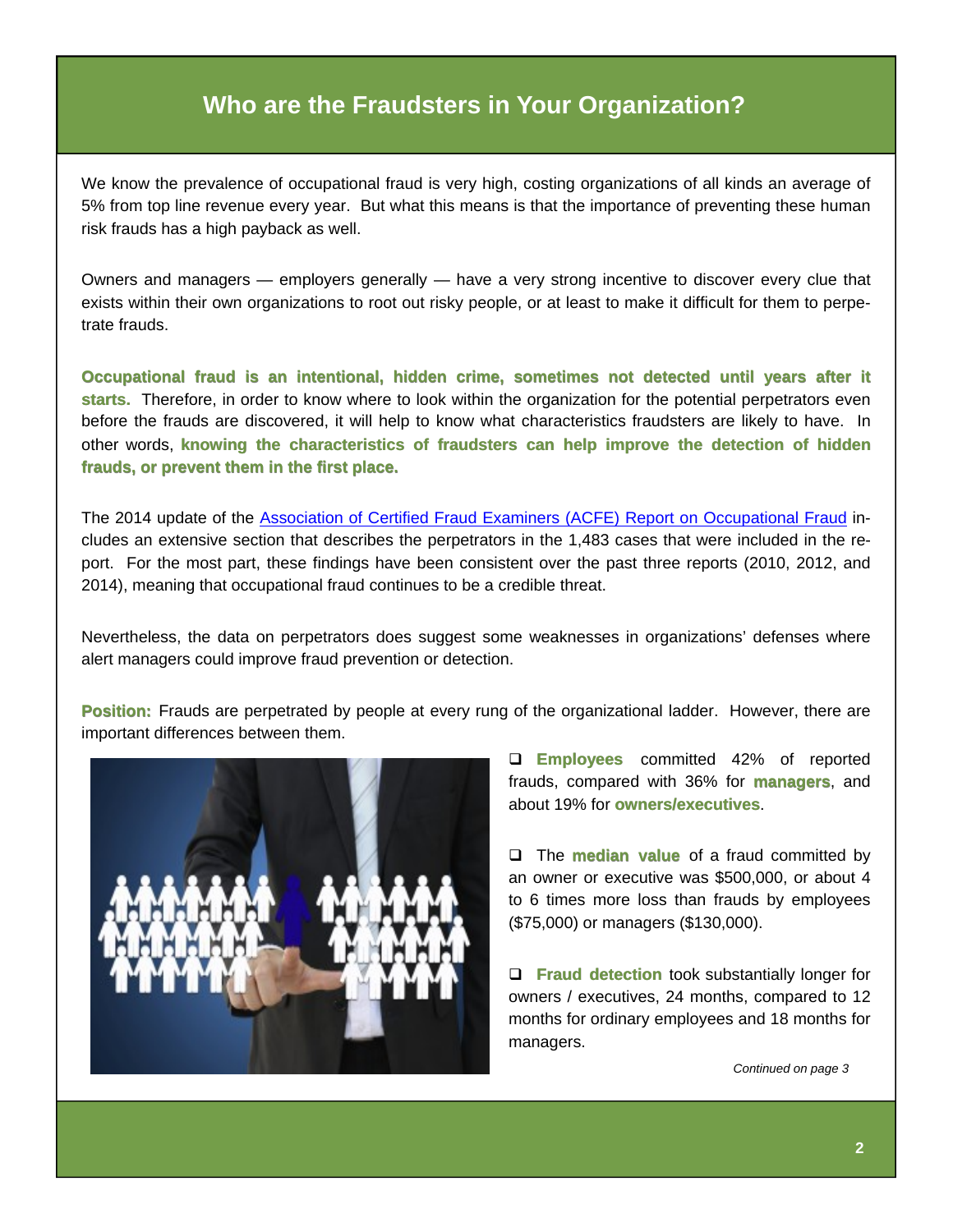#### **Who are the Fraudsters in Your Organization?**

*Continued from page 2* 

An obvious implication of these findings is that the higher you go in an organization, the greater your access to assets and the more you are able to deflect controls and efforts to investigate. It is imperative to have sound controls in place at all levels, but it is especially critical to avoid giving higher-level employees the ability to execute both ends of any type of transaction.

**Numbers of perpetrators:** An added challenge to controls occurs when two or more perpetrators collaborate / collude to defeat them. Median losses mount rapidly from a median of \$80,000 for a single perpetrator to \$550,000 where five or more are working together. Frauds committed by teams of two or more were much more likely to involve corruption or non-cash frauds because those crimes require cooperation. External third party audits should be routine and frequent.

**Demographic characteristics:** Fraud losses tend to rise with the age of the perpetrator, which correlates with the fact that high-level personnel within an organization tend to be older than lower level employees. Combined with the fact that the proportion of males rises as authority levels increase, and that frauds committed by men are more likely to involve the relatively more costly crimes of corruption or financial statement fraud, we find that males consistently cause larger losses, even when they occupy similar positions to females.

**Tenure: Tenure:** Relatively few frauds are committed by people in their first year on the job, but the proportion jumps rapidly in the one to five year category. New hires will have been screened, so the number of employees with a relevant criminal history should be small. In fact, the ACFE data suggests that only a small minority of reported fraudsters had a prior record.

However, fraudsters are often people with lengthy service who have become trusted in the organization trusted enough to gain access to assets. The highest proportion of fraudsters is in the one to five year group, but as we have seen, the longer the tenure, the higher the median loss when a fraud is committed.

**Function: Function:** The highest proportion of frauds occur where people have access to assets — accounting, operations, sales — and among executives / upper management. Organizations will obviously want to ensure that these areas are carefully organized to remove opportunities for fraud to occur.

The ACFE report reinforces the persistent need for managers to develop strong internal controls and to use third party audits to complement them. These audits should be routine and frequently conducted. The best way to avoid the losses of occupational fraud is to prevent them.

> *By D. Mark Lowers President / CEO Lowers Risk Group*